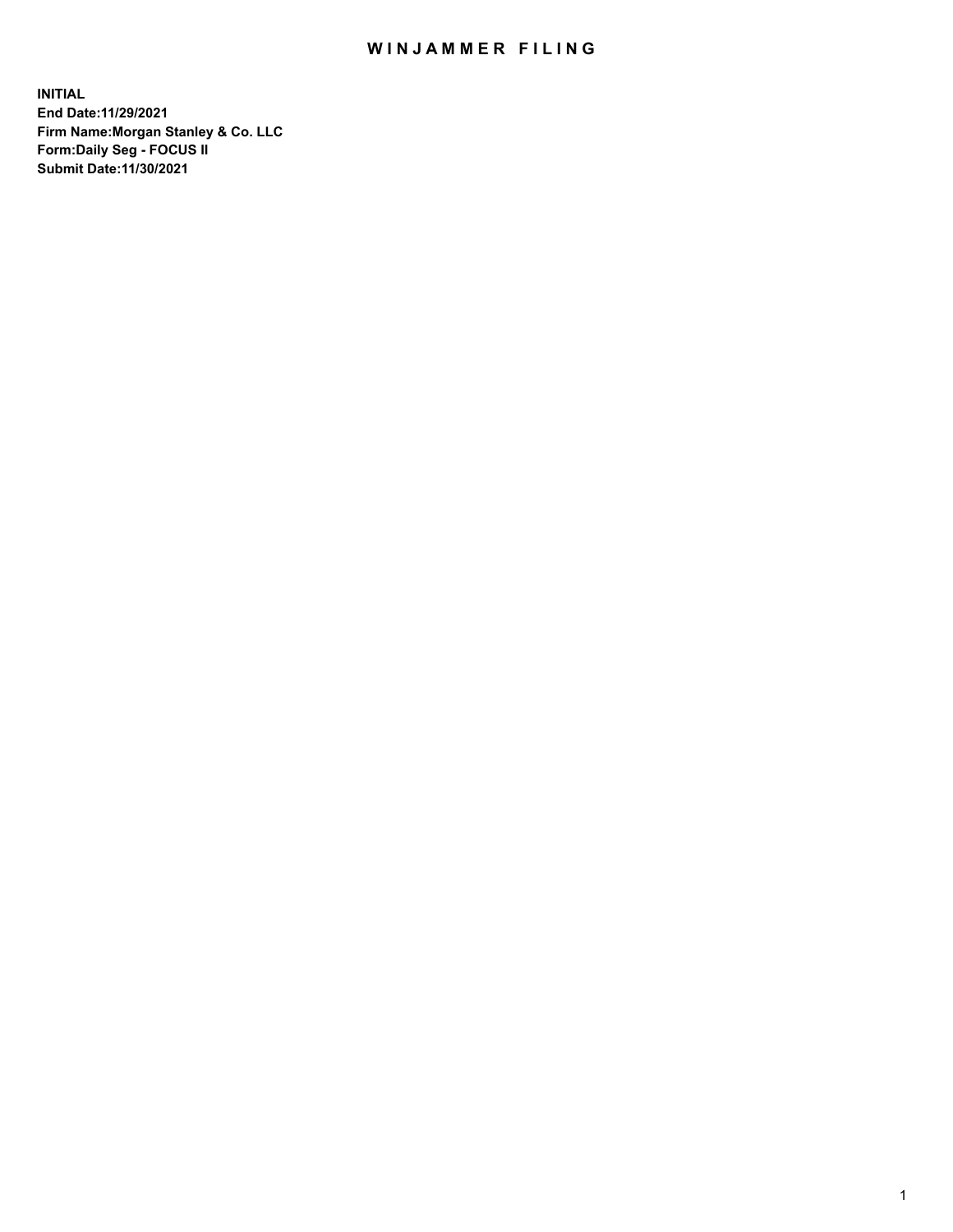**INITIAL End Date:11/29/2021 Firm Name:Morgan Stanley & Co. LLC Form:Daily Seg - FOCUS II Submit Date:11/30/2021 Daily Segregation - Cover Page**

| Name of Company                                                                                                                                                                                                                                                                                                                | Morgan Stanley & Co. LLC                                |
|--------------------------------------------------------------------------------------------------------------------------------------------------------------------------------------------------------------------------------------------------------------------------------------------------------------------------------|---------------------------------------------------------|
| <b>Contact Name</b>                                                                                                                                                                                                                                                                                                            | <b>Ikram Shah</b>                                       |
| <b>Contact Phone Number</b>                                                                                                                                                                                                                                                                                                    | 212-276-0963                                            |
| <b>Contact Email Address</b>                                                                                                                                                                                                                                                                                                   | Ikram.shah@morganstanley.com                            |
| FCM's Customer Segregated Funds Residual Interest Target (choose one):<br>a. Minimum dollar amount: ; or<br>b. Minimum percentage of customer segregated funds required:%; or<br>c. Dollar amount range between: and; or<br>d. Percentage range of customer segregated funds required between: % and %.                        | 235,000,000<br><u>0</u><br>00<br>0 Q                    |
| FCM's Customer Secured Amount Funds Residual Interest Target (choose one):<br>a. Minimum dollar amount: ; or<br>b. Minimum percentage of customer secured funds required:%; or<br>c. Dollar amount range between: and; or<br>d. Percentage range of customer secured funds required between:% and%.                            | 140,000,000<br><u>0</u><br><u>0 0</u><br>0 <sub>0</sub> |
| FCM's Cleared Swaps Customer Collateral Residual Interest Target (choose one):<br>a. Minimum dollar amount: ; or<br>b. Minimum percentage of cleared swaps customer collateral required:% ; or<br>c. Dollar amount range between: and; or<br>d. Percentage range of cleared swaps customer collateral required between:% and%. | 92,000,000<br><u>0</u><br><u>00</u><br>00               |

Attach supporting documents CH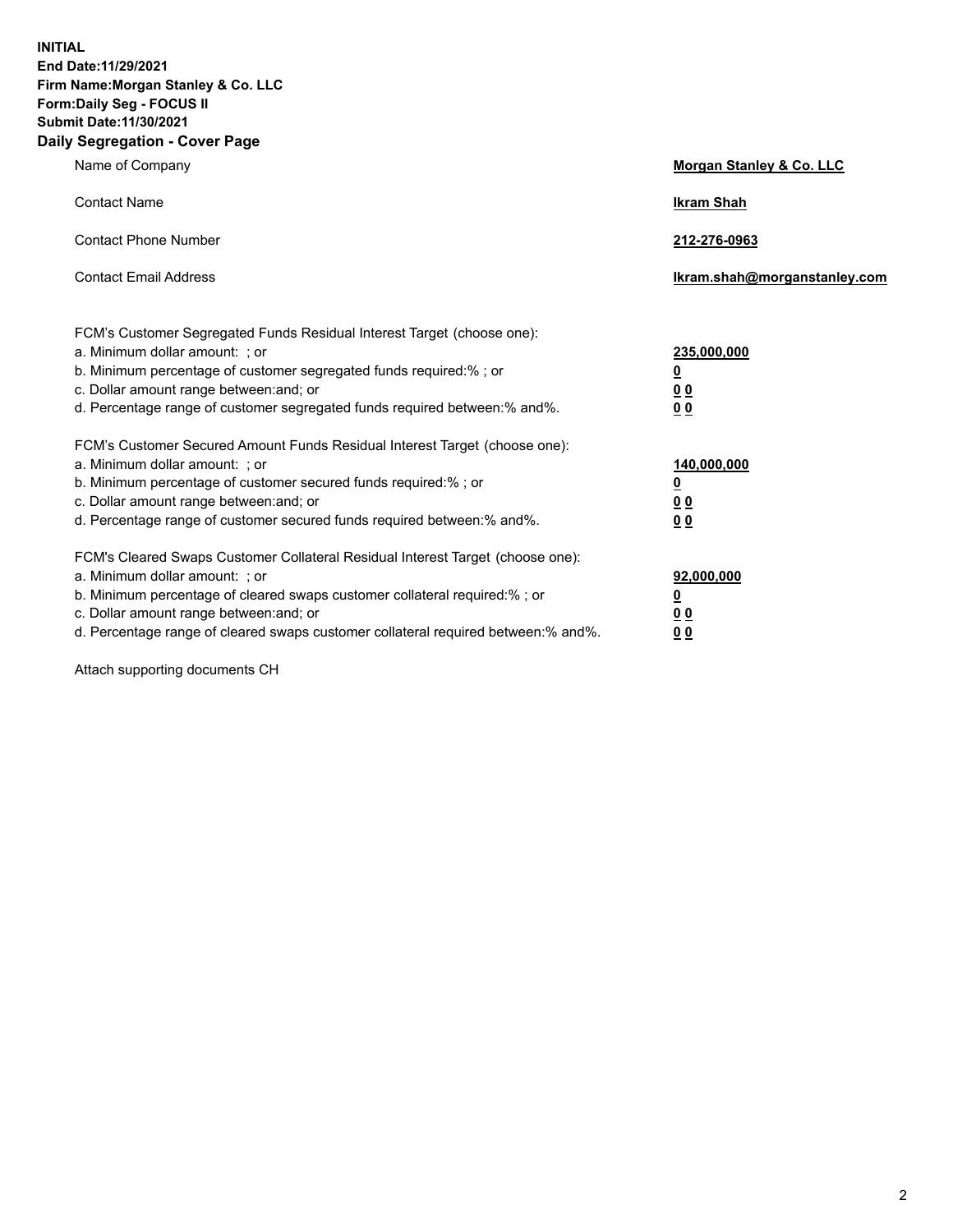## **INITIAL End Date:11/29/2021 Firm Name:Morgan Stanley & Co. LLC Form:Daily Seg - FOCUS II Submit Date:11/30/2021**

## **Daily Segregation - Secured Amounts**

Foreign Futures and Foreign Options Secured Amounts Amount required to be set aside pursuant to law, rule or regulation of a foreign government or a rule of a self-regulatory organization authorized thereunder **0** [7305] 1. Net ledger balance - Foreign Futures and Foreign Option Trading - All Customers A. Cash **6,248,155,875** [7315] B. Securities (at market) **1,743,145,431** [7317] 2. Net unrealized profit (loss) in open futures contracts traded on a foreign board of trade **-558,155,815** [7325] 3. Exchange traded options a. Market value of open option contracts purchased on a foreign board of trade **35,257,442** [7335] b. Market value of open contracts granted (sold) on a foreign board of trade **-21,406,495** [7337] 4. Net equity (deficit) (add lines 1. 2. and 3.) **7,446,996,438** [7345] 5. Account liquidating to a deficit and account with a debit balances - gross amount **66,019,859** [7351] Less: amount offset by customer owned securities **-65,239,207** [7352] **780,652** [7354] 6. Amount required to be set aside as the secured amount - Net Liquidating Equity Method (add lines 4 and 5) **7,447,777,090** [7355] 7. Greater of amount required to be set aside pursuant to foreign jurisdiction (above) or line 6. FUNDS DEPOSITED IN SEPARATE REGULATION 30.7 ACCOUNTS 1. Cash in banks A. Banks located in the United States **681,183,947** [7500] B. Other banks qualified under Regulation 30.7 **516,211,078** [7520] **1,197,395,025** [7530] 2. Securities A. In safekeeping with banks located in the United States **451,315,185** [7540] B. In safekeeping with other banks qualified under Regulation 30.7 **97,853,834** [7560] **549,169,019** [7570] 3. Equities with registered futures commission merchants A. Cash **8,869,931** [7580] B. Securities **0** [7590] C. Unrealized gain (loss) on open futures contracts **-1,806,276** [7600] D. Value of long option contracts **0** [7610] E. Value of short option contracts **0** [7615] **7,063,655** [7620] 4. Amounts held by clearing organizations of foreign boards of trade A. Cash **0** [7640] B. Securities **0** [7650] C. Amount due to (from) clearing organization - daily variation **0** [7660] D. Value of long option contracts **0** [7670] E. Value of short option contracts **0** [7675] **0** [7680] 5. Amounts held by members of foreign boards of trade A. Cash **5,527,818,317** [7700] B. Securities **1,193,976,412** [7710] C. Unrealized gain (loss) on open futures contracts **-556,349,539** [7720] D. Value of long option contracts **35,257,442** [7730] E. Value of short option contracts **-21,406,495** [7735] **6,179,296,137** [7740] 6. Amounts with other depositories designated by a foreign board of trade **0** [7760] 7. Segregated funds on hand **0** [7765] 8. Total funds in separate section 30.7 accounts **7,932,923,836** [7770] 9. Excess (deficiency) Set Aside for Secured Amount (subtract line 7 Secured Statement Page 1 from Line 8)

- 10. Management Target Amount for Excess funds in separate section 30.7 accounts **140,000,000** [7780]
- 11. Excess (deficiency) funds in separate 30.7 accounts over (under) Management Target **345,146,746** [7785]

## **7,447,777,090** [7360]

**485,146,746** [7380]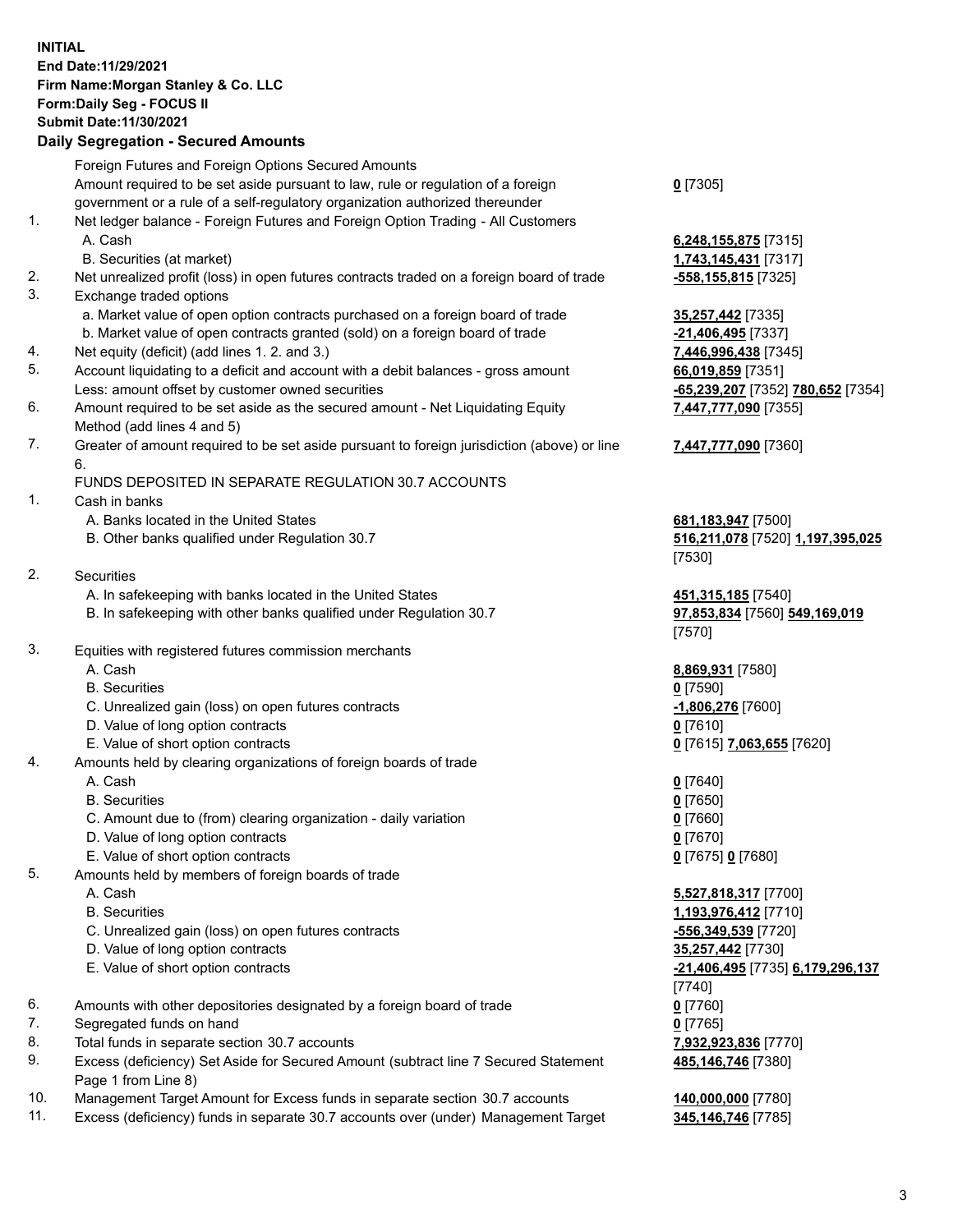**INITIAL End Date:11/29/2021 Firm Name:Morgan Stanley & Co. LLC Form:Daily Seg - FOCUS II Submit Date:11/30/2021 Daily Segregation - Segregation Statement** SEGREGATION REQUIREMENTS(Section 4d(2) of the CEAct) 1. Net ledger balance A. Cash **16,225,537,115** [7010] B. Securities (at market) **7,622,074,779** [7020] 2. Net unrealized profit (loss) in open futures contracts traded on a contract market **946,559,554** [7030] 3. Exchange traded options A. Add market value of open option contracts purchased on a contract market **1,289,064,078** [7032] B. Deduct market value of open option contracts granted (sold) on a contract market **-851,244,067** [7033] 4. Net equity (deficit) (add lines 1, 2 and 3) **25,231,991,459** [7040] 5. Accounts liquidating to a deficit and accounts with debit balances - gross amount **356,710,734** [7045] Less: amount offset by customer securities **-348,027,306** [7047] **8,683,428** [7050] 6. Amount required to be segregated (add lines 4 and 5) **25,240,674,887** [7060] FUNDS IN SEGREGATED ACCOUNTS 7. Deposited in segregated funds bank accounts A. Cash **2,897,090,097** [7070] B. Securities representing investments of customers' funds (at market) **0** [7080] C. Securities held for particular customers or option customers in lieu of cash (at market) **3,151,089,788** [7090] 8. Margins on deposit with derivatives clearing organizations of contract markets A. Cash **14,865,573,084** [7100] B. Securities representing investments of customers' funds (at market) **0** [7110] C. Securities held for particular customers or option customers in lieu of cash (at market) **4,320,865,619** [7120] 9. Net settlement from (to) derivatives clearing organizations of contract markets **-148,059,827** [7130] 10. Exchange traded options A. Value of open long option contracts **1,289,064,078** [7132] B. Value of open short option contracts **-851,244,067** [7133] 11. Net equities with other FCMs A. Net liquidating equity **11,715,949** [7140] B. Securities representing investments of customers' funds (at market) **0** [7160] C. Securities held for particular customers or option customers in lieu of cash (at market) **0** [7170] 12. Segregated funds on hand **150,119,372** [7150] 13. Total amount in segregation (add lines 7 through 12) **25,686,214,093** [7180] 14. Excess (deficiency) funds in segregation (subtract line 6 from line 13) **445,539,206** [7190] 15. Management Target Amount for Excess funds in segregation **235,000,000** [7194]

16. Excess (deficiency) funds in segregation over (under) Management Target Amount Excess

**210,539,206** [7198]